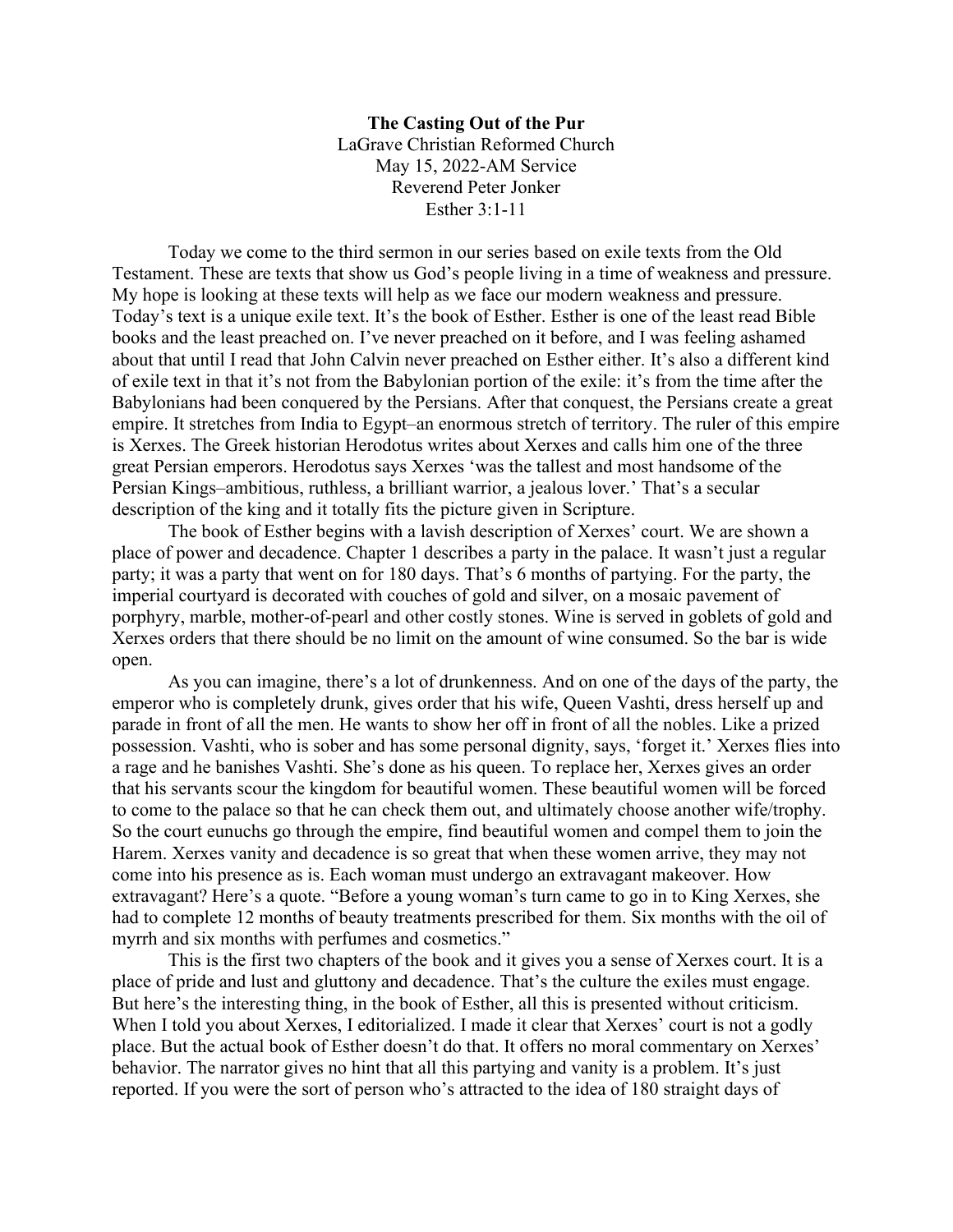partying and excess, there's nothing in the text to discourage you. That's so different from other books of the Bible! Most Bible books will tell you, 'this is bad! It goes against God's will and God's way.' But Esther doesn't even mention God. In this book there is no direct reference to God or his law or his will or his character. Nothing.

And that's why you don't hear it preached on much. If God is not mentioned, how do you proclaim the good news? It may be a really interesting story, but we come to the Bible to hear God speak to us. We come to the Bible to learn his character and his will, and if he's not mentioned what can we learn here? Where's the gospel in this story? It's a real question. Martin Luther–who was never one to hold back–said this about the book of Esther and 2 Maccabees: "I am so great an enemy to the book of the Maccabees and to Esther that I wish they had not come to us at all, for they have too many heathen un-naturalities." He wished Esther wasn't in the Bible.

Can such a book help us be God's people in this world? Let's see. So far, I've described the decadence of Xerxes' regime. What happens when God's people encounter that place? One of the young beauties taken to Xerxes is Esther. Esther is a Jewish exile, raised by her uncle Mordecai, who also works in the city. Esther is beautiful. Really beautiful. So beautiful that out of all the women Xerxes sees, she is chosen to be the new Queen. So this young Jewish girl, enters into the court of the emperor. She keeps her Jewish identity hidden, but she finds herself immersed in this culture of pride and decadence.

But then the trouble really starts. A man named Haman becomes second in command of the empire. Haman is cruel, conniving and vain. When he walks through the city, he wants people to bow before him, to worship the ground he walks on. But one day as he goes through the city, he notices that while everyone else prostrates themselves before him, Esther's uncle Mordecai does not. He stays standing. Haman is enraged and he resolves to get his revenge on this Jew, and his pride makes him so angry that simply getting rid of Mordecai isn't enough.

So this is about as bad as it gets for exiles. This is genocide. This is holocaust. Haman hatches his final solution and he successfully manipulates Xerxes into signing off on the extermination of the Jews. Now he has to choose a date for the plan and to do that he decides to cast the pur. Casting the pur is a little like casting lots, though it's a little different from the lots mentioned in other places in Scripture. This is the only time in the Bible where the pur is mentioned. Scholars say that the pur is a kind of primitive dice. And you rolled them as a way to make a choice. It's a tool for divination, for discerning the will of the gods. Haman seems to roll it here more like we roll the dice today. He rolls it to make a random choice. He rolls the dice so fate and chance can choose the day of Jewish destruction. In addition to rolling the dice, Haman erects a 75-foot pole outside his home and he makes plans to impale Mordecai's dead body on that pole as an example of what happens to anyone who does not bow to him. Haman's plot seems perfect. It seems as though the Jews are doomed.

But that's not how the story ends. Mordecai hears about Haman's plot and he goes to Esther. He pleads with Esther to help out her people, to say something to the king on behalf of the Jews. Remember Xerxes has no idea that she's Jewish and doesn't realize he's okayed the slaughter of his wife's people. Esther is reluctant at first because anyone who comes into the presence of Xerxes without being asked must be executed on the spot, unless Xerxes lowers his scepter and gives pardon. To go to the king is to risk her life. Here's how Mordecai responds to Esther's uncertainty: 'Esther, your life is under threat either way, and besides "Who knows but that you have come to your royal position for such a time as this.'"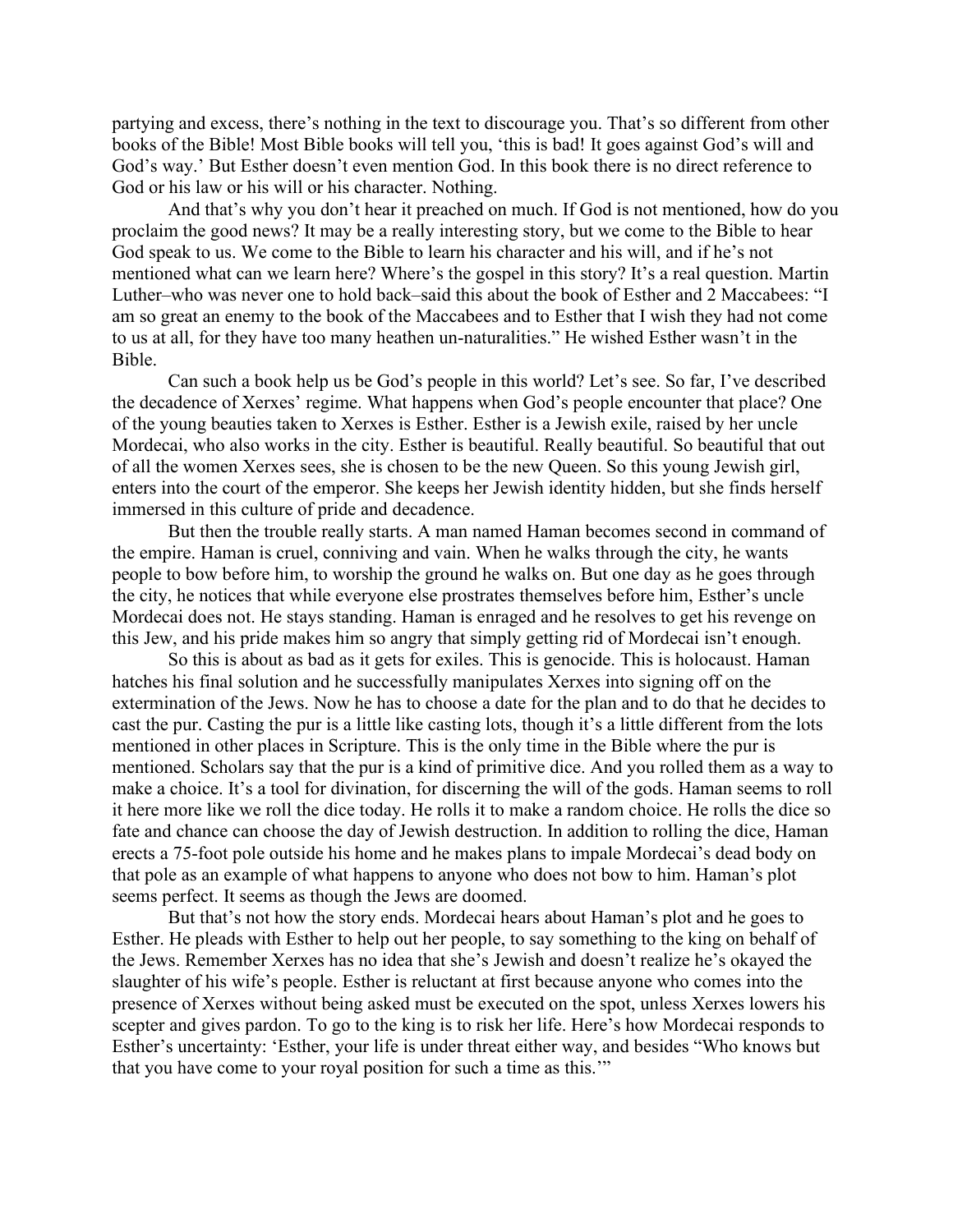So Esther puts on her dress and she puts on her courage. For the sake of her people she goes into the king's presence. She enters the courtroom without permission. Silence falls over the place. All the male eyes turn towards her with disapproval. 'What is she doing?' Everyone waits to see the king's reaction, but the king smiles and he lowers his scepter. "Esther my queen! It is good to see you! What do you desire? Ask me and I will grant it to you." Esther requests a banquet and at that banquet she asks that all the royal courtiers be there, including Haman.

When the day of the banquet arrives, after the king was full of food and wine and was in good spirits he says again, "My darling this is wonderful! Ask me anything, and I will give it to you, up to half my kingdom!" Esther makes her play. She reveals that she is a Jew, and with tears she pleads for the king to revoke his order to kill her people. Xerxes is not only sympathetic; he is furious that such an order exists. In his rage he asks, "who caused such an order to be given! Who manipulated me!?" And Esther points at Haman. The king storms out of the courtroom. Haman is terrified. He falls down at Esther's feet to plead for mercy and clutches at her skirts in desperation. That's when Xerxes comes back. He sees Haman grabbing his wife's skirt, and he thinks he's accosting her. He orders that Haman be executed. Not just executed but hung on the very pole meant for Mordecai. Then he decrees that everyone who participated in this plot–all the enemies of the Jews–should be executed, and it should happen on the day Haman had chosen for the destruction of the Jews. It's a complete reversal. On the very same pole intended for Mordecai, Haman dies. On the very same day chosen by roll of the dice for the destruction of the Jews, Israel's enemies will perish. In the moment that it seems everything was lost, there is a great reversal.

So as we said, a great story, but where is God in it? It has a happy ending, but on the surface it seems like everything in this story is just the ordinary machinations of power and politics. On the surface it looks like human beings plotting and planning. To see under that surface, you have to know that the story of Esther becomes a feast. One of the great Jewish festivals still celebrated today is based on the story of Esther. It's a one-day festival where people eat and drink and party. The feast is celebrated on the 14<sup>th</sup> day of the month of Adar–the day selected by the roll of Haman's dice. The day of the great reversal when the destruction of God's people was turned into the triumph of God's people.

Do you know the name of the festival? Some of you do. It's called Purim. Do you know where that name come from? It comes from the name of the dice. It's named after the pur, the dice that Haman rolled. Why is this festival named after the dice?!?! Why wouldn't you name it after Esther, or Mordecai, or something like that? This is such an important question for understanding this book. Why is the festival named after the dice?

It's an ironic title. The people look back on what they've been through and they say, "We were so worried! We couldn't sense God's presence, it all felt random and senseless, it felt like we would be destroyed, but God was with us the whole time. God was in complete control! It wasn't random at all. Hey everyone, let's have a festival and let's call it the festival of "chance." Let's call it 'the festival of the dice' as a way to proclaim to the world that God does not play dice with the universe."

So it's an ironic title, but it's more than that. When the Holy Spirit moves the Jews to name this festival Purim, to name it after the dice, he is lifting up a particular aspect of God's providence. He's emphasizing the great reversal. The dice aren't just a symbol of randomness; they were meant to be the instrument to choose the moment of Israel's destruction. But in the twinkling of an eye, God turns the instrument of destruction into the instrument that chooses the